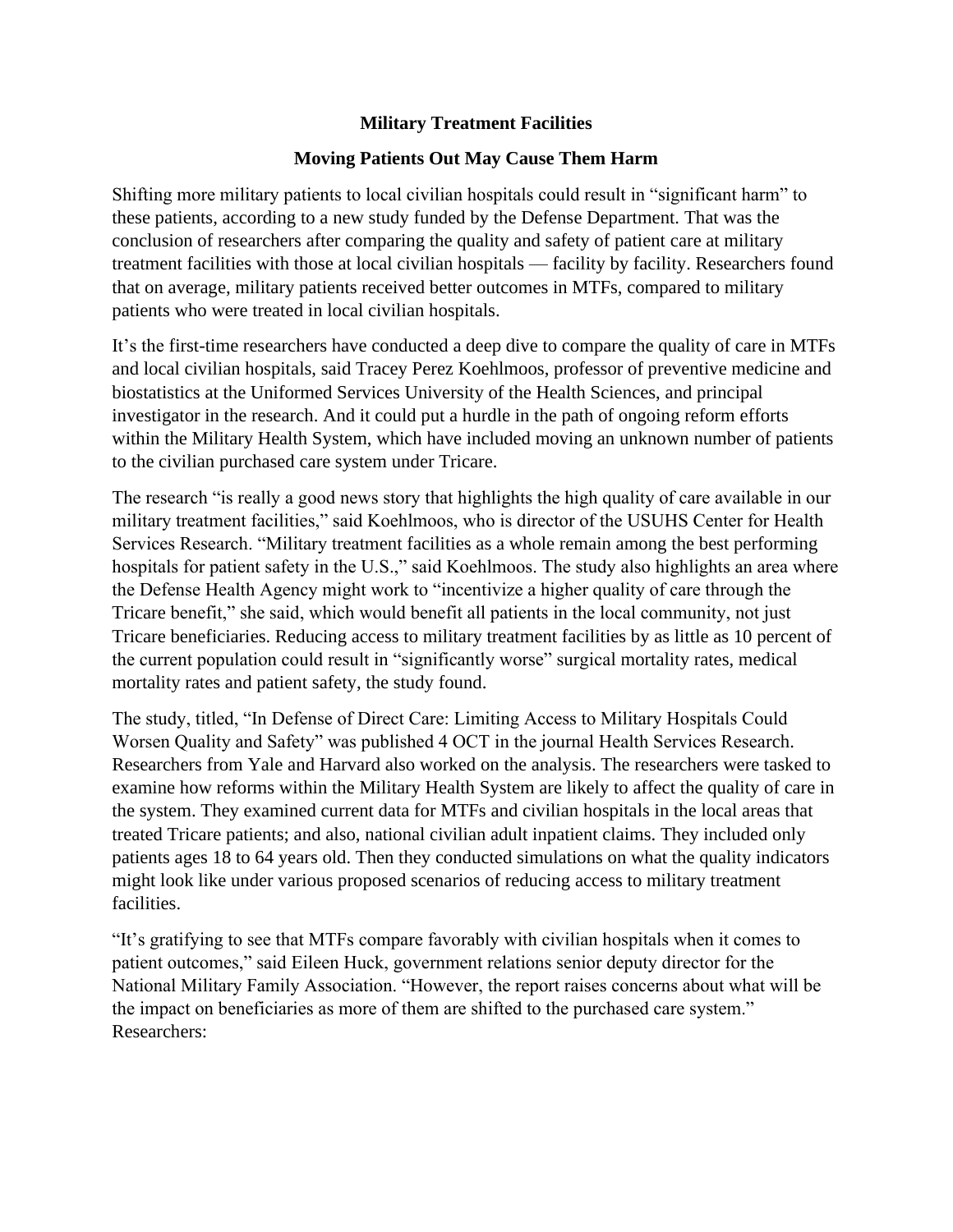• Compared data from 502,252 admissions of adult military beneficiaries at 37 military treatment facilities (326,076 admissions) and surrounding civilian hospitals (179,176 admissions under the Tricare purchased care system).

• Used Military Health System data from fiscal years 2016 to 2018 to compare patients' outcomes in MTFs with those of military Tricare patients treated in local civilian hospitals.

• Compared MTF patients' outcomes with the broader national civilian adult inpatient admissions, using calendar 2017 hospital data, which fell into that military inpatient data period.

• Conducted simulations for patient outcomes in hypothetical scenarios where defense officials reduced access for patients by 10 percent, 20 percent, or 50 percent nationwide. In the 10-percent scenario, researchers estimated 170,000 to 190,000 beneficiaries age 18 to 64 could be moved out of MTFs to the civilian hospitals.

• Simulated the outcome if MTF access were restricted to active-duty only, with no retirees, reservists or dependents. In this most extreme scenario, researchers estimated it would be up to 1.9 million adult beneficiaries ages 18 to 64 who would be affected.

• Simulated the outcome if the worst-performing MTFs were removed. The study doesn't name those MTFs, but the information could be provided internally only to DoD, if requested, Koehlmoos said.

• Didn't examine the issue of numbers of providers. The researchers excluded beneficiaries age 65 and older because they receive health insurance through Medicare. They also excluded children because of insufficient numbers of cases. "This research highlights a risk we've been concerned about, that when beneficiaries are moved out of MTFs, they may not have access to quality care," said Karen Ruedisueli, director of health affairs for the Military Officers Association of America. The point that MOAA has been trying to make, she said, is that "access to care is not the same as access to quality care. "If military families and retirees must be moved out of MTFs in order to improve the focus on readiness, it must only be done in areas where we know beneficiaries can still access quality care in the civilian community." The research "underscores that this is very complicated, and it's not something that's going to be done quickly," she said.

Among the findings in which researchers measured metrics for inpatient quality and inpatient safety, using the quality metrics endorsed by the U.S. Agency for Healthcare Research and Quality:

• In region-specific comparisons, in 30 out of 37 regions, beneficiaries experienced better patient safety at MTFs, compared to local civilian hospitals. The study doesn't specify those regions.

• MTFs on average had better outcomes in four out of 11 inpatient-quality indicators, and in five out of nine patient safety indicators, compared to local civilian hospitals. Most of the other indicators were about the same. "This really highlights the quality of care in the military treatment facilities," Koehlmoos said. One example was the heart failure mortality rate. In local